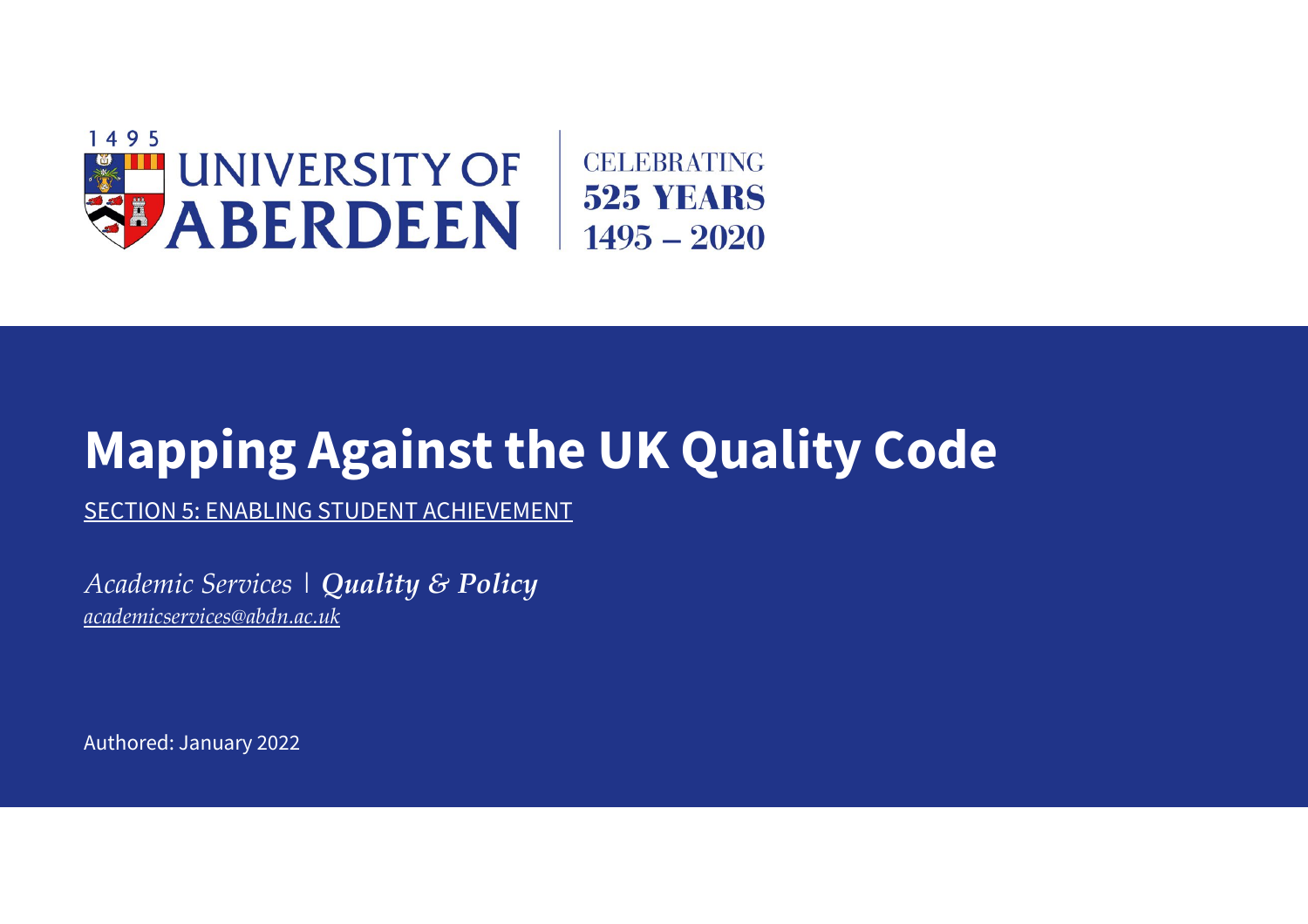## **SECTION 5: ENABLING STUDENT ACHIEVEMENT**

### INTRODUCTION

The Quality Code is split into 12 themes, available online on the QAA website a[t https://www.qaa.ac.uk/quality](https://www.qaa.ac.uk/quality-code)-code. As part of this, *Enabling Student Achievement* is an important component in ensuring students are supported through their studies. Students will be able to succeed should the appropriate measures be in place to support them. The quality code describes this theme as:

*Success in higher education is instrumental for the academic, professional and personal development of students. This success can be measured in part by benchmarking against set outcomes. However, it can also be measured through the approach taken to continuously developing the student experience.* 

*An effective approach to student support should encompass curriculum design and learning and teaching, working across all areas of provision. This approach includes active engagement with students and staff from across a provider to ensure the continual evaluation and development of the student experience. Effective student support will recognise the diverse needs of the student body and mitigate the potential adverse effects associated with challenging aspects of the student experience such as complaints, retention or progression.*

This theme focuses on the development of students through their educational opportunities, as well as the diverse array of support required for a diverse and growing student population. There are a range of support services across a range of teams at the University, which provide academic, professional and personal support to students who may require it.

In defining key terms that will be used frequently in this section, the Quality Code notes the following:

**Transferable skills:** Core skills and attributes developed from a range of experiences including education, the workplace, leisure activities, and personal and social situations, which can be applied to different settings.

**Graduate attributes:** Skills and qualities which higher education providers have identified that their graduates will have developed during their studies and through participation in student life.

**Mental health and well-being:** Mental health is a state of well-being where an individual realises their own abilities, has the resilience to cope with the common stresses of life, work productively and can contribute to their community.

**Safeguarding:** Safeguarding refers to higher education providers implementing and adhering to robust procedures, which ensure that their students are able to study and participate in student life in a safe and supportive environment.

**Students:** In relation to this Code, the term 'student' refers to all individuals studying a higher education course regardless of demographic, mode or level of study, subject area or geographic location.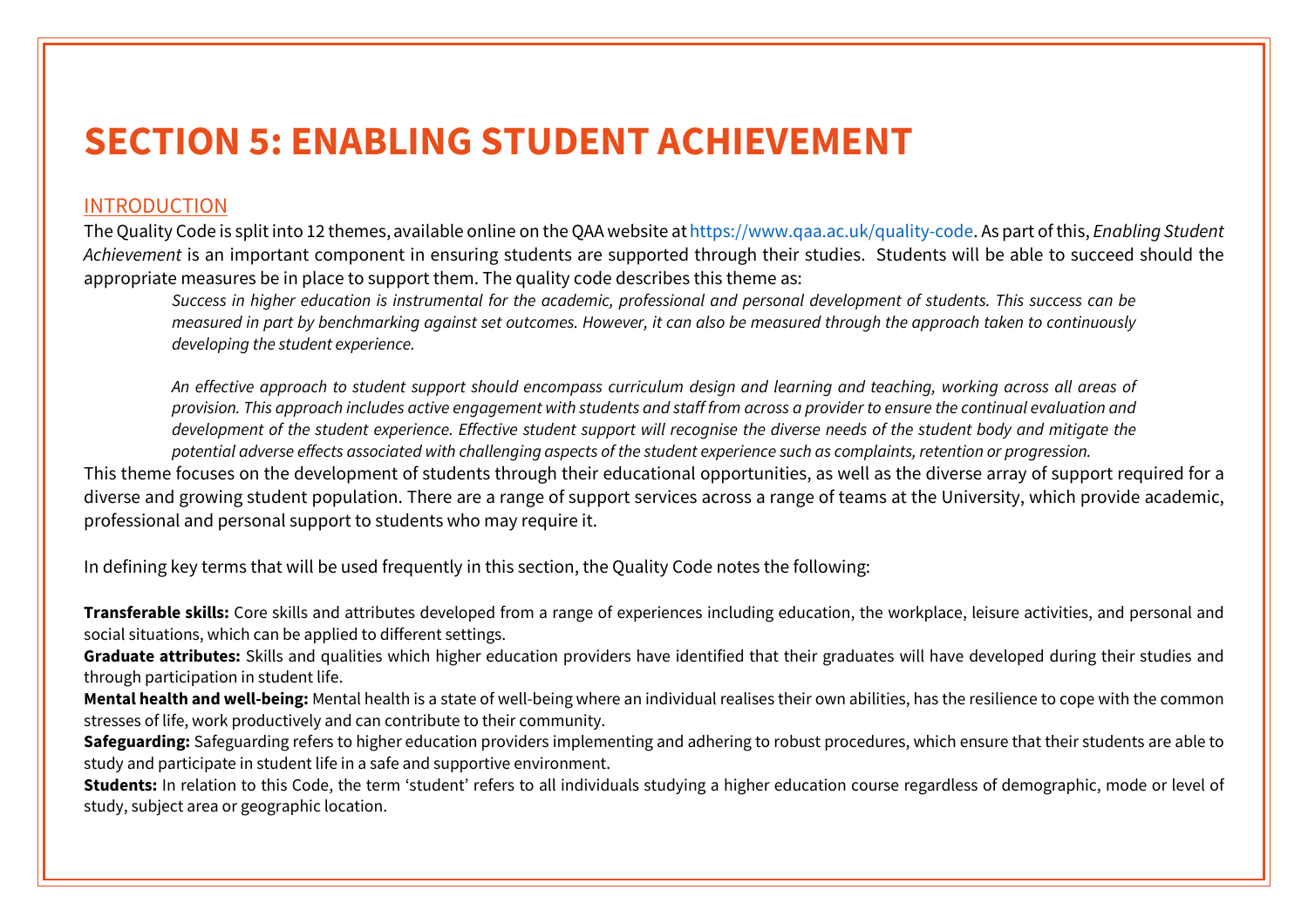#### SECTION 5: ENABLING STUDENT ACHIEVEMENT

The Quality Code has three different sections: the expectations for standards; the expectations for quality; and the guiding principles. The relevant expectations for standards and quality are detailed below. The Guiding Principles are mapped to the University's own policies, procedures and quality mechanisms. There are two separate sections for the University's practices, detailing what the University does and has in place to support that expectation/principle, as well as the supporting documentation, which includes reference to supporting policy, procedure, website or other document.  

#### **EXPECTATIONS FOR QUALITY & CORE/COMMON PRACTICES**

From admission through to completion, all students are provided with the support that they need to succeed in and benefit from higher education.

The provider has sufficient appropriately qualified and skilled staff to deliver a high-quality academic experience.

The provider has sufficient and appropriate facilities, learning resources and student support services to deliver a high-quality academic experience.

The provider supports all students to achieve successful academic and professional outcomes.

The provider designs and/or delivers high-quality courses.

The provider actively engages students, individually and collectively, in the quality of their education experience.

The provider reviews its core practices for quality regularly and uses the outcomes to drive improvement and enhancement.

| <b>QUALITY CODE PRINCIPLES</b> |                               | <b>UNIVERSITY PRACTICES</b>                                                   | <b>SUPPORTING DOCUMENTATION</b>                 |
|--------------------------------|-------------------------------|-------------------------------------------------------------------------------|-------------------------------------------------|
|                                |                               | <b>GUIDING PRINCIPLES</b>                                                     |                                                 |
|                                | 1. Strategic and operational  | The University has recently embarked upon a new strategic plan with a         | Aberdeen 2040 Strategy (Webpage)                |
|                                | plans for supporting students | longer-term strategic vision for Education and Research. Aberdeen 2040 is     | Wellbeing Strategy (2021-2025) (Document)       |
|                                | and enabling achievement to   | comprised of four related, but distinct themes: inclusive, interdisciplinary, | <b>Student Wellbeing (Webpage)</b>              |
|                                |                               | international and sustainable. Within the inclusive strand, there is a large  | <b>Student Support Committee (Webpage)</b>      |
|                                | align to the student journey. | emphasis on the wellbeing of our students and staff; as well as a focus on    | <b>Strategic Planning (Webpage)</b>             |
|                                | The provider's commitment to  | their development both personally and professionally. Alongside this, an      | <b>SFC Outcome Agreement (Webpage)</b>          |
|                                | student development and       |                                                                               | <b>Student Partnership Agreement (Document)</b> |
|                                | achievement is explicitly     |                                                                               |                                                 |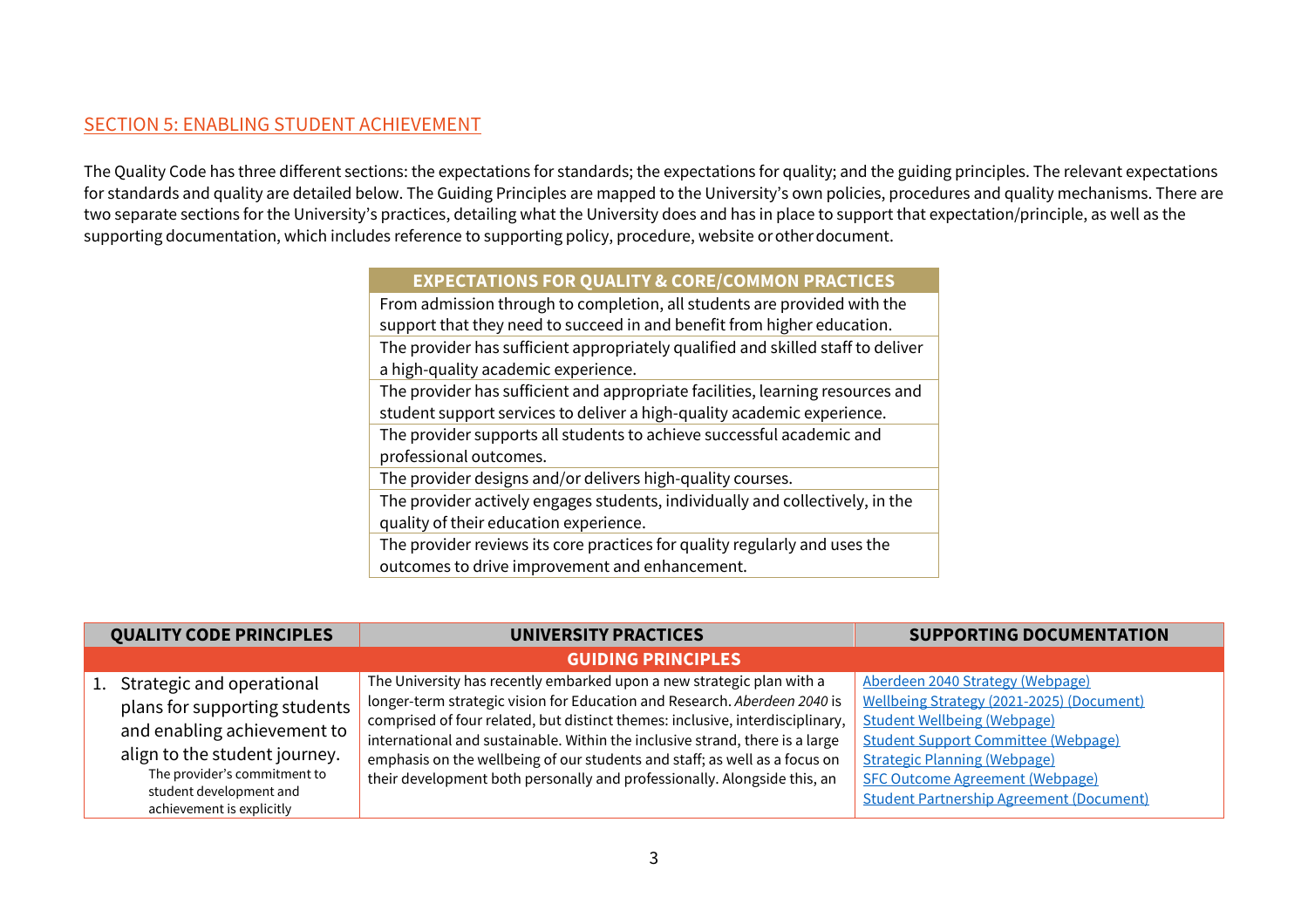| expressed and integrated into<br>strategies that inform operational<br>approaches and ensure collective | Implementation Plan has been developed for the first 5 years, which<br>outlines key actions associated with the strategic goal.                       |                                            |
|---------------------------------------------------------------------------------------------------------|-------------------------------------------------------------------------------------------------------------------------------------------------------|--------------------------------------------|
| understanding for students and<br>staff.                                                                | Progress toward the achievement of the strategic plan is closely                                                                                      |                                            |
|                                                                                                         | monitored by means of Key Performance Indicators, both linked to the                                                                                  |                                            |
|                                                                                                         | Strategy and SFC Outcome Agreement.                                                                                                                   |                                            |
|                                                                                                         |                                                                                                                                                       |                                            |
|                                                                                                         | In line with the University's strategic commitment to inclusivity, the                                                                                |                                            |
|                                                                                                         | University has recently launched a Wellbeing Strategy for both staff and                                                                              |                                            |
|                                                                                                         | students. Linked to this, the University's Employee Wellbeing web pages<br>provide further resources for staff and likewise a similar web resource is |                                            |
|                                                                                                         | provided for students.                                                                                                                                |                                            |
|                                                                                                         |                                                                                                                                                       |                                            |
|                                                                                                         | The Student Support Committee, a sub-committee of the University                                                                                      |                                            |
|                                                                                                         | Education Committee, has responsibility for "the development and                                                                                      |                                            |
|                                                                                                         | implementation of strategy and policies to enhance students' probability                                                                              |                                            |
|                                                                                                         | of success in all aspects of their student experience and address gaps                                                                                |                                            |
|                                                                                                         | which appear more likely for specific groups of students". The                                                                                        |                                            |
|                                                                                                         | Committee has representation from every School, which allows for                                                                                      |                                            |
|                                                                                                         | strategic, collaborative and cross-disciplinary discussions to be held.                                                                               |                                            |
|                                                                                                         | In terms of student-related strategic matters, current policy reviews are                                                                             |                                            |
|                                                                                                         | led by members of the University Management Group, such as the                                                                                        |                                            |
|                                                                                                         | Pastoral Support Review and the Monitoring and Absence Review, for                                                                                    |                                            |
|                                                                                                         | example. Other such strategic reviews are set up with a particular focus                                                                              |                                            |
|                                                                                                         | whenever they are required.                                                                                                                           |                                            |
|                                                                                                         |                                                                                                                                                       |                                            |
|                                                                                                         | The University works in close partnership with the Aberdeen University                                                                                |                                            |
|                                                                                                         | Students' Association (AUSA). Agreed annual shared priorities for focus                                                                               |                                            |
|                                                                                                         | are documented in the Student Partnership Agreement. These are<br>informed by and support both University and AUSA strategies with the                |                                            |
|                                                                                                         | overarching goal of enhancing the student experience.                                                                                                 |                                            |
| 2. Clear, accessible and                                                                                | All Education policies are available to view on the University Webpages,                                                                              | <b>Academic Quality Handbook (Webpage)</b> |
|                                                                                                         | as part of the Academic Quality Handbook. This comprehensive set of                                                                                   | Students - Academic Life (Webpage)         |
| inclusive policies and                                                                                  | webpages covers all aspects of teaching and learning provision, from                                                                                  | <b>Support for Study Policy (Policy)</b>   |
| procedures to enable                                                                                    |                                                                                                                                                       | <b>Support and Wellbeing (Webpage)</b>     |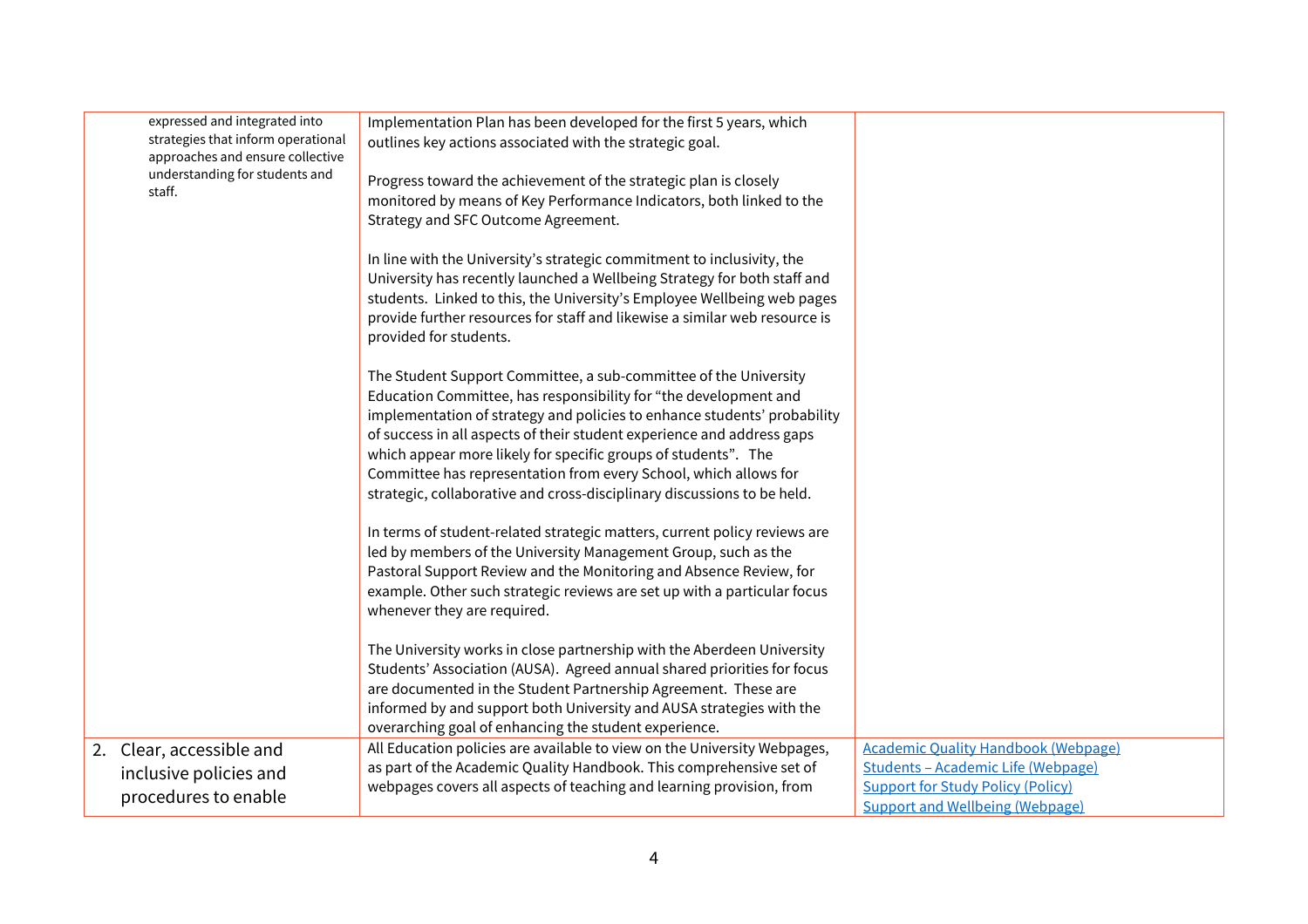students and staff to identify when support mechanisms may be required for academic and personal progression.

> Policies are consistent, accessible, easy to understand, studentcentred and up-to-date. Each policy is clearly linked to appropriate procedures to facilitate seamless identification of, and access to, any academic or other student support needs. The impact of current and proposed policies and procedures on students with protected characteristics is consistently assessed to identify and mitigate barriers to student development and achievement. Effective student support will recognise the diverse needs of the student body and mitigate the potential adverse effects associated with challenging aspects of the student experience such as complaints, retention or progression.

registration to graduation. Physical copies can be requested where necessary from the Academic Services team.

In line with all university policies, those associated with student support are subject to assessment under Equality Impact legislation to ensure specific groups of individuals are not obstructed from accessing support within the University and that policies are fair and inclusive.

The University operates a Support for Study Policy, which outlines the University's approach to supporting students who may be struggling with their studies due to health and wellbeing issues.

The University has developed an Inclusivity and Accessibility in Education Framework which aims to enable inclusion and accessibility to be fully integrated into all aspects of the design and delivery of learning, teaching and assessment. The Framework draws together relevant guidance, policies, resources, support and specialist training relating to accessibility and inclusivity.

The Personal Tutor scheme provides general pastoral support to undergraduate students in matters such as achievement of the Graduate Attributes, Employability, Co-curricular opportunities and feedback as well as a pastoral support role. Postgraduate Taught students receive pastoral support from their programme coordinator. A Task and Finish Group is currently undertaking a review of Pastoral Support.

The Students4Students (S4S) Scheme offers students the opportunity to be mentored by another student in their transition to university life. The S4S Scheme helps students settle into university life with advice and support from fellow students, who understand the complexities and pressures of life as a student.

In addition, the Student Learning Service in the Centre for Academic Development has a range of options for students who may need academic skills development and support.

[Equality Impact Assessments \(Webpage\)](https://www.abdn.ac.uk/staffnet/working-here/governance-policy-and-guidance-13323.php#panel13403) [Inclusion and Accessibility \(Webpage\)](https://www.abdn.ac.uk/staffnet/teaching/inclusivity-and-accessibility-in-education-framework.php) [Student Learning Service \(Webpage\)](https://www.abdn.ac.uk/students/academic-life/study-resources-3379.php#panel3953) [Personal Tutoring \(Webpage\)](https://www.abdn.ac.uk/students/support/undergraduate-personal-tutoring-4764.php) [Students4Students Scheme \(Webpage\)](https://www.abdn.ac.uk/students/support/students-4-students.php)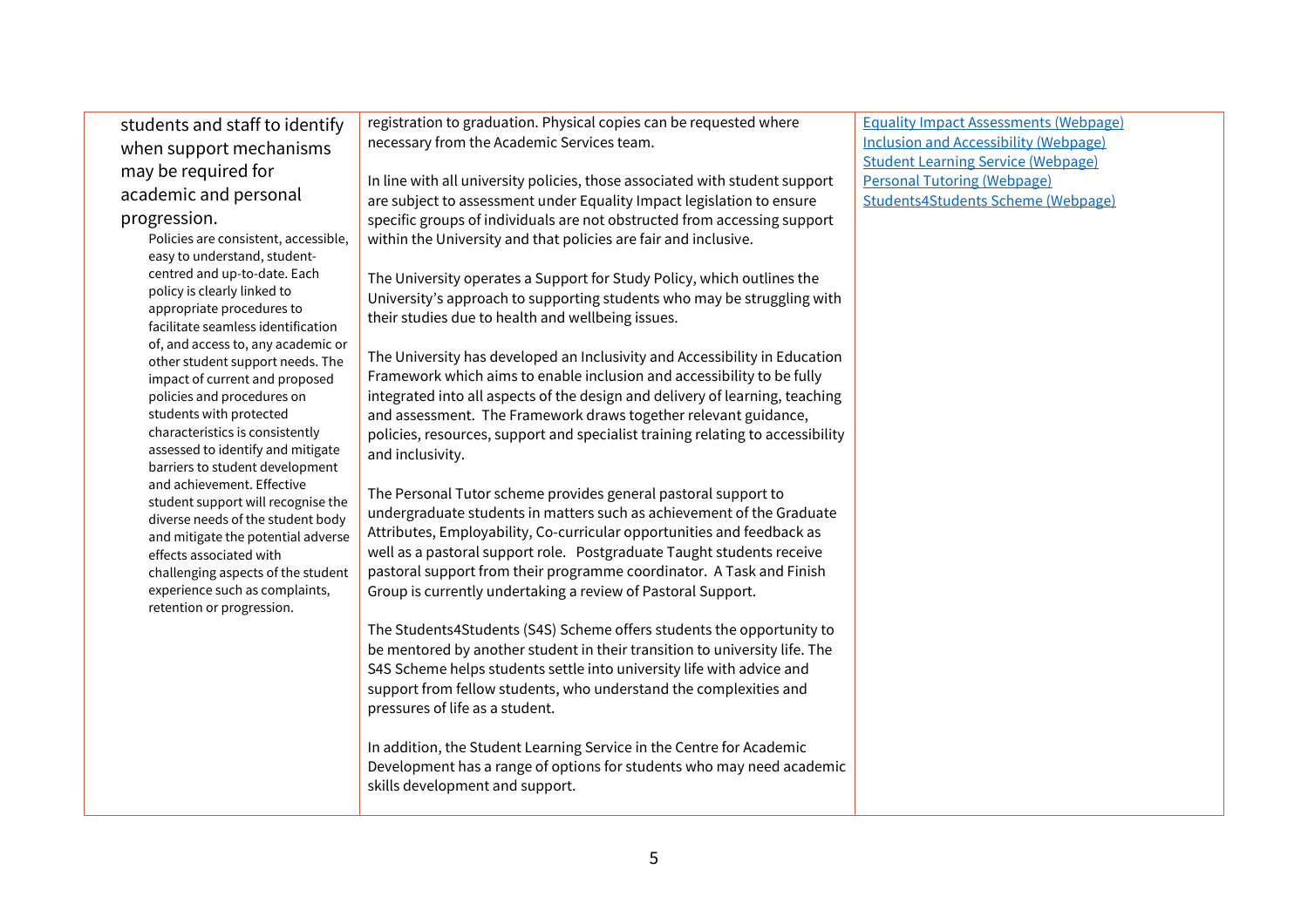|                                                                 | Staff from Registry provide an in-person support service for academic         |                                                        |
|-----------------------------------------------------------------|-------------------------------------------------------------------------------|--------------------------------------------------------|
|                                                                 | related matters, including registration, progression, appeals and             |                                                        |
|                                                                 | complaints through the student Infohub. This service is provided              |                                                        |
|                                                                 | alongside support from other specialist areas including student finance,      |                                                        |
|                                                                 | accommodation and assistance with the Personal Tutor system. In               |                                                        |
|                                                                 | addition to the in-person services, support functions operate both            |                                                        |
|                                                                 | general and topic specific online chat services with resource supporting      |                                                        |
|                                                                 | these services allocated as appropriate throughout the academic year.         |                                                        |
| 3. Training and resources are                                   | The University has invested in its support services, including additional     | <b>Staff Development (Webpage)</b>                     |
| allocated to student support                                    | resource to support students. This has increased the staffing in the          | <b>Training and Professional Development (Webpage)</b> |
| services to enable effective                                    | Student Support team and the availability of staff to be able to assist with  | <b>Centre for Academic Development (Webpage)</b>       |
|                                                                 | student needs. The provision of ongoing training and development for all      | <b>Counselling Service (Webpage)</b>                   |
| delivery, ensure                                                | support staff has been vital to ensuring that staff are well-equipped in      |                                                        |
| comprehensive evaluation                                        | supporting students.                                                          |                                                        |
| and subsequent                                                  |                                                                               |                                                        |
| development.                                                    | Within Human Resources, the Staff and Organisational Development              |                                                        |
| Support services encompass all                                  | team supports the personal and professional development of staff. This        |                                                        |
| areas of the student experience                                 | includes a dedicated training budget which is allocated to various training   |                                                        |
| outside the formal curriculum.                                  | projects and initiatives to further develop University staff. Recent sessions |                                                        |
| These areas include, but are not                                | have included race literacy training for student-focused staff, as well as    |                                                        |
| limited to, academic, financial,                                | the ongoing programme of training sessions.                                   |                                                        |
| housing, welfare, employability                                 |                                                                               |                                                        |
| and personal development. The                                   | The Centre for Academic Development are central in supporting the             |                                                        |
| effective management, delivery                                  | academic and educational development needs of all staff. The dedicated        |                                                        |
| and success of these services is                                | Educational Development team provide training and advice to staff in          |                                                        |
| crucial to the student experience<br>and can directly impact on | regard to academic support. They have a range of courses and                  |                                                        |
| progression and achievement                                     | professional development opportunities which can be accessed via their        |                                                        |
| rates. A strategic approach to                                  | website.                                                                      |                                                        |
| resourcing that incorporates full                               |                                                                               |                                                        |
| evaluation of these services and                                | Our University Counselling Service provide proactive and reactive support     |                                                        |
| considers feedback from students                                | to staff undertaking any role with us, introducing a new "debrief" service    |                                                        |
| and staff can ensure successful                                 | in 2021 which encourages staff to have a half hour chat with a member of      |                                                        |
| delivery of student support                                     | the service to discuss a difficult case or seek support following a           |                                                        |
| services.                                                       | challenging encounter. Additional funding was provided to the University      |                                                        |
|                                                                 |                                                                               |                                                        |
|                                                                 | as part of the response to Covid-19 which has allowed us to which has         |                                                        |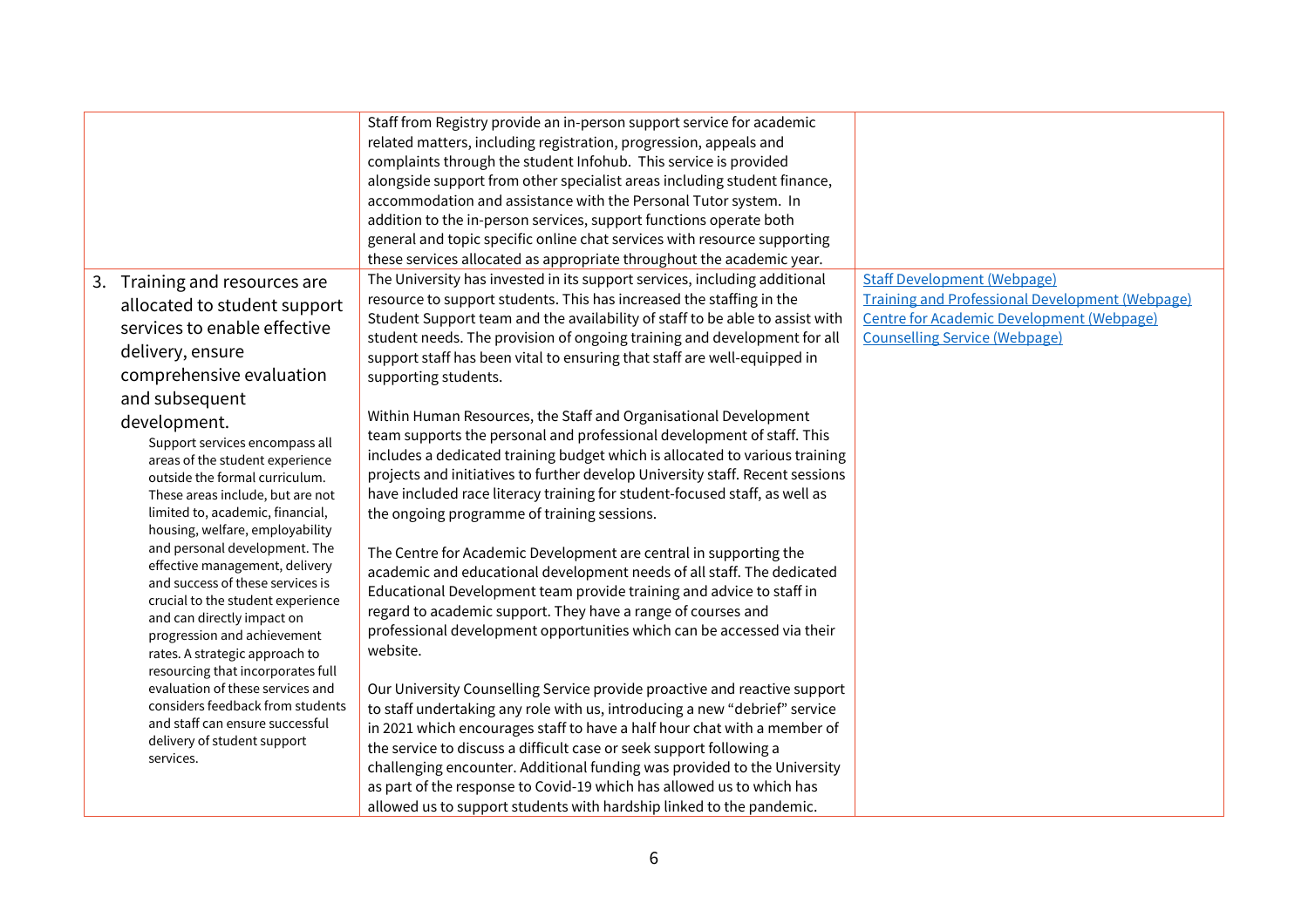|                                                                                                                                                                                                                                                                                                                                                                                                                                                                                                                                                                  | Further we have supported any student entering the UK to study for the<br>first time with payment of their managed quarantine, if needed. This is in<br>addition to funds made available to the University from SAAS.<br>Through the ongoing schedule of policy review, policies and procedures<br>related to student support activities are actively considered and updated                                                                                                                                                                                                                                                                                                                                                                                                                                                                                                                                                                                                                                                           |                                                                                                                                                                                                                                                                                                                                                                                                                                                                                                        |
|------------------------------------------------------------------------------------------------------------------------------------------------------------------------------------------------------------------------------------------------------------------------------------------------------------------------------------------------------------------------------------------------------------------------------------------------------------------------------------------------------------------------------------------------------------------|----------------------------------------------------------------------------------------------------------------------------------------------------------------------------------------------------------------------------------------------------------------------------------------------------------------------------------------------------------------------------------------------------------------------------------------------------------------------------------------------------------------------------------------------------------------------------------------------------------------------------------------------------------------------------------------------------------------------------------------------------------------------------------------------------------------------------------------------------------------------------------------------------------------------------------------------------------------------------------------------------------------------------------------|--------------------------------------------------------------------------------------------------------------------------------------------------------------------------------------------------------------------------------------------------------------------------------------------------------------------------------------------------------------------------------------------------------------------------------------------------------------------------------------------------------|
| 4. Clear, consistent and<br>accessible communication<br>about opportunities and<br>support available to students<br>from pre-entry through to<br>completion and beyond.<br>Clear, consistent and accessible<br>communications, from pre- entry<br>through to graduation and<br>beyond, will ensure students are<br>fully informed of the opportunities<br>and support available to them.<br>This communication should be<br>concise, timely and structured<br>throughout the period of study<br>and designed to facilitate student<br>retention, progression and | reflecting current circumstances.<br>The University ensures clear and effective communication to prospective,<br>current and former students. The recent implementation and review of<br>the Student Communications Policy ensures that communications are<br>clear, consistent and accessible to all students. The Student Experience<br>team manage almost all student communications and ensure consistency<br>in tone and messaging. Where communications to students are provided<br>from the University Senior Management Team, the Communications<br>Team develops those messages in line with the messaging from the<br>Student Experience Team.<br>For prospective students, communications are managed via the<br>Engagement and Conversion team within External Relations. This helps to<br>ensure consistency of key messaging to all new and prospective students.<br>Social media channels are also managed via the Engagement and<br>Conversion team, with separate accounts for dedicated widening access<br>projects. | <b>Student Communication Policy (Policy)</b><br><b>Communicating With You (Webpage)</b><br><b>Study (Webpage)</b><br><b>New Students (Webpage)</b><br><b>Student Life (Webpage)</b><br><b>Graduate Attributes and Achieve (Webpage)</b><br><b>Enhanced Study Options (Webpage)</b><br><b>Co-Curricular Activities (Webpage)</b><br><b>Student Essential Information &amp; Support Guide</b><br>(Document)<br><b>Widening Access (Webpage)</b><br><b>Advanced Entry Students from College (Webpage)</b> |
| achievement. Effective<br>communication with students will<br>recognise different modes of<br>study, individual learning styles<br>and preferences.                                                                                                                                                                                                                                                                                                                                                                                                              | The University has dedicated social media channels which communicate<br>directly with the student population with relevant information for their<br>studies, including academic and personal support options.<br>The University makes use of its webpages to ensure messaging is<br>available to students regarding support opportunities. These can be<br>found on the study webpages, as well as the Students' pages for current<br>and returning students. Widening Access students, and students<br>articulating into the University from FE College, also have their own<br>dedicated web pages with relevant information, advice and guidance. The<br>University aims to target information to the most relevant cohorts of                                                                                                                                                                                                                                                                                                      |                                                                                                                                                                                                                                                                                                                                                                                                                                                                                                        |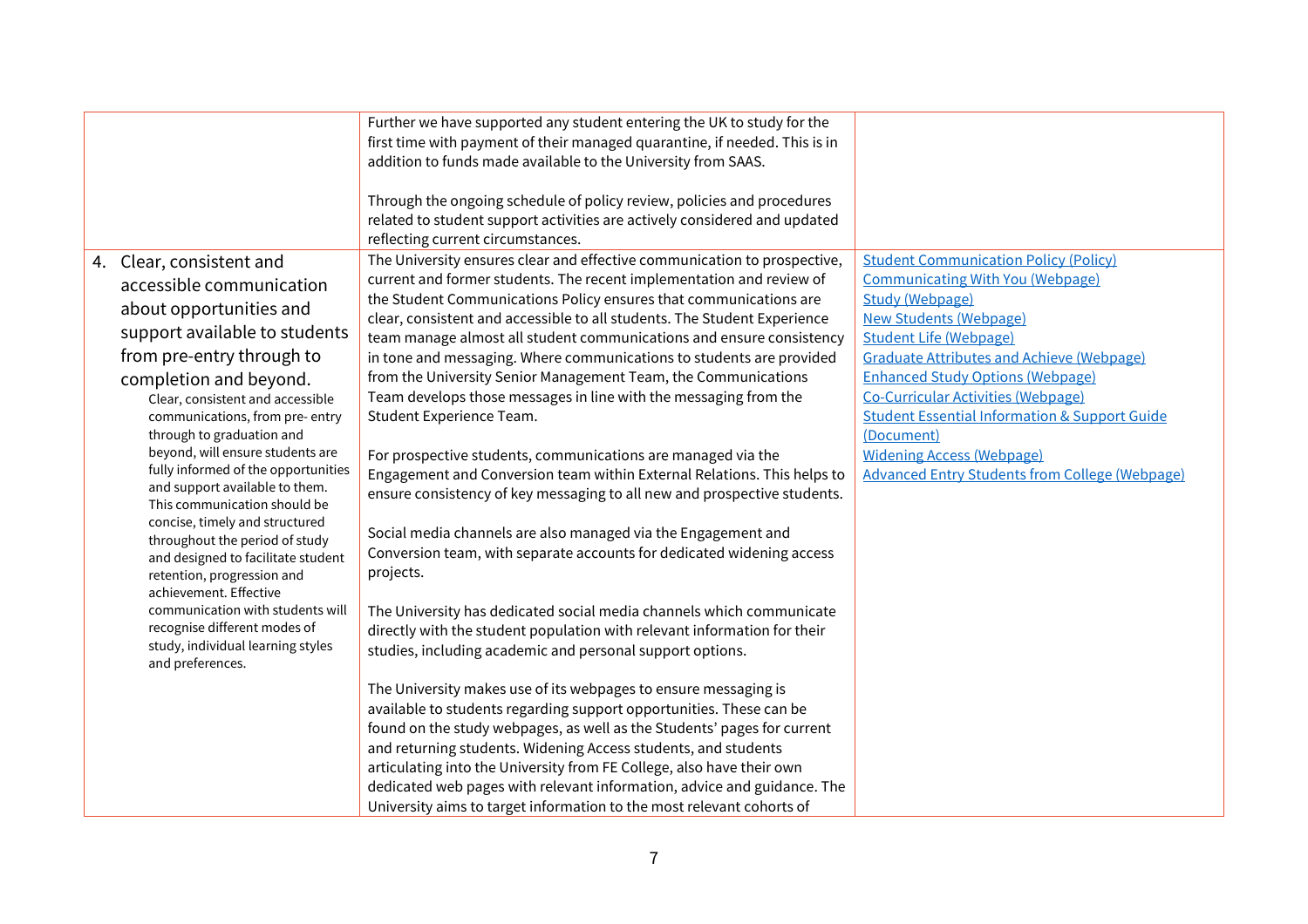|                                                                                                                                                                                                                                                                                                                                                                                                                                                                                                                                                                                 | students, including new, prospective and returning, different campuses<br>and online students.                                                                                                                                                                                                                                                                                                                                                                                                                                                                                                                                                                                                                                                                                                                                                                                                                                                                                                                                                                                                                                                                                                                                                                                                                                              |                                                                                                                                                                                                                                                                                                                                                                                                              |
|---------------------------------------------------------------------------------------------------------------------------------------------------------------------------------------------------------------------------------------------------------------------------------------------------------------------------------------------------------------------------------------------------------------------------------------------------------------------------------------------------------------------------------------------------------------------------------|---------------------------------------------------------------------------------------------------------------------------------------------------------------------------------------------------------------------------------------------------------------------------------------------------------------------------------------------------------------------------------------------------------------------------------------------------------------------------------------------------------------------------------------------------------------------------------------------------------------------------------------------------------------------------------------------------------------------------------------------------------------------------------------------------------------------------------------------------------------------------------------------------------------------------------------------------------------------------------------------------------------------------------------------------------------------------------------------------------------------------------------------------------------------------------------------------------------------------------------------------------------------------------------------------------------------------------------------|--------------------------------------------------------------------------------------------------------------------------------------------------------------------------------------------------------------------------------------------------------------------------------------------------------------------------------------------------------------------------------------------------------------|
|                                                                                                                                                                                                                                                                                                                                                                                                                                                                                                                                                                                 | A Student Essential Information and Support Guide has been produced<br>for the purpose of detailing all available support options to students in<br>one place.                                                                                                                                                                                                                                                                                                                                                                                                                                                                                                                                                                                                                                                                                                                                                                                                                                                                                                                                                                                                                                                                                                                                                                              |                                                                                                                                                                                                                                                                                                                                                                                                              |
|                                                                                                                                                                                                                                                                                                                                                                                                                                                                                                                                                                                 | For University graduates and alumni, the Alumni Engagement team<br>manage communications to ensure that graduates receive up-to-date<br>news, information, events and support that may be available to them.<br>Information is provided on our Careers and Employability Service which is<br>available to all current and former students.                                                                                                                                                                                                                                                                                                                                                                                                                                                                                                                                                                                                                                                                                                                                                                                                                                                                                                                                                                                                  |                                                                                                                                                                                                                                                                                                                                                                                                              |
| Equality of opportunity for all<br>5.<br>students to develop<br>academic and professional<br>skills.<br>Ensuring equality of opportunity<br>requires collaboration across<br>academic, professional and<br>specialist services. A broad and<br>ongoing range of academic and<br>pastoral support will be available,<br>regardless of location or mode of<br>study. Providers will need to<br>consider both the needs of the<br>individual student and the wider<br>student body, including<br>anticipating their varied<br>requirements (such as protected<br>characteristics). | As part of the University Aberdeen 2040 Strategy, inclusivity is a key<br>strand and incorporates equality of opportunity and accessibility for all<br>students. The University's vision for Equality & Diversity is "To strive to<br>create an inclusive culture which celebrates the diversity of the<br>University's staff and students. In recognising that this diversity brings<br>new and engaging perspectives and enriches the experience of all who<br>work, study and visit the University, we will take a proactive approach to<br>embedding and mainstreaming the principles of Equality and Diversity."<br>The EDI policy supports this work.<br>The University operates Equality Impact Assessments to ensure that no<br>group is unduly discriminated against and to ensure activities are carried<br>out in a fair and transparent way. All new policies should be reviewed by<br>means of Equality Impact Assessments to ensure they are fit for purpose<br>in an inclusive environment.<br>The University has developed a Framework for Accessibility and Inclusion<br>in Education (see 2 above). This encompasses all aspects of equality,<br>diversity and inclusion in the student experience, ensuring all students<br>are supported to study.<br>The Student Learning Service (SLS) within the Centre for Academic | Aberdeen 2040 Strategy (Webpage)<br><b>Equality, Diversity and Inclusion Policy (Webpage)</b><br><b>Student Feedback (Webpage)</b><br><b>Inclusivity and Accessibility in Education Framework</b><br>(Webpage)<br><b>Student Learning Service (Webpage)</b><br><b>Dyslexia and other Specific Learning Differences</b><br>(Webpage)<br>Toolkit (Webpage)<br><b>Graduate Attributes and Achieve (Webpage)</b> |
|                                                                                                                                                                                                                                                                                                                                                                                                                                                                                                                                                                                 | Development offers one-to-one advice and academic development for all<br>students. Specialist one-to-one support is available for students                                                                                                                                                                                                                                                                                                                                                                                                                                                                                                                                                                                                                                                                                                                                                                                                                                                                                                                                                                                                                                                                                                                                                                                                  |                                                                                                                                                                                                                                                                                                                                                                                                              |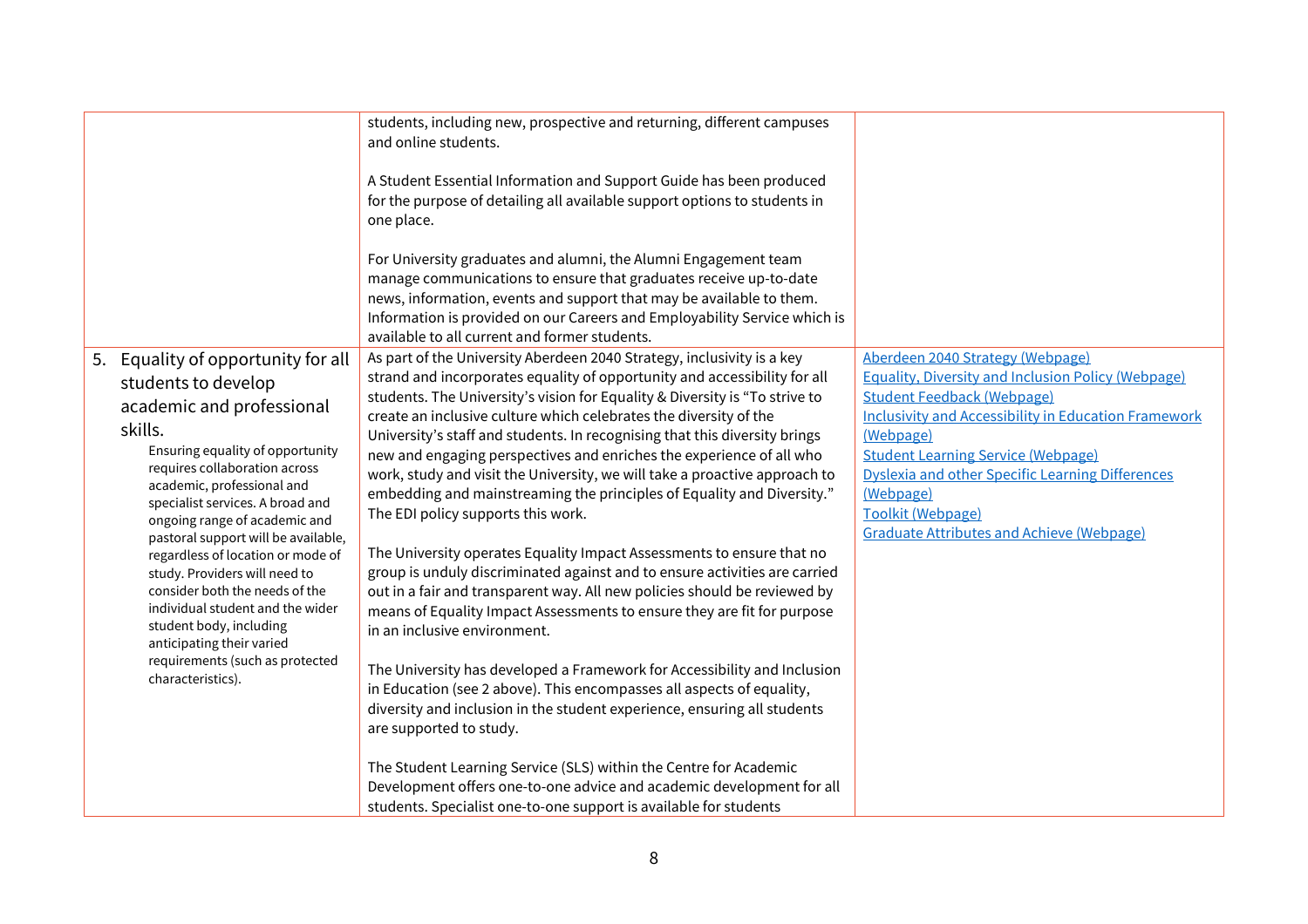|                                                                                                                                                        | diagnosed with Specific Learning Differences (SpLDs) such as dyslexia,<br>ADHD/ADD, autistic spectrum disorder. Online skills resources for all<br>students linked to the Aberdeen Graduate Attributes are available<br>through the University's Achieve and Achieve + (for Taught<br>Postgraduates) sites in MyAberdeen and through the Toolkit webpages.<br>Student feedback plays an important role in the University's approach to<br>enhancing the student experience and ensuring students are equally<br>supported. Feedback is also gathered through discussion at Staff-<br>Student Liaison Committees, through the University's Course Feedback<br>Forms or more informally though focus groups, mid-term student<br>feedback or other means.<br>Additionally, the University places strong emphasis on the involvement of<br>students on committees and in decision making. Each School has an<br>Aberdeen University Students' Association elected School Convener who<br>is the lead student representative for each School. They work closely with<br>the elected class representatives to feed any concerns about courses and<br>programmes to the School. The School Convener (or other student<br>representative) attends School-level committees (e.g. School Education<br>Committee) where they are able to contribute to discussions around<br>academic matters and those relating to the wider student experience. At<br>a University level, AUSA representatives are also full members of all<br>Education committees including the University Education Committee and<br>the Student Support Committee along with Senate which is the<br>University's main academic decision-making body. |                                                                                                                                                                                                                                                                                                                          |
|--------------------------------------------------------------------------------------------------------------------------------------------------------|------------------------------------------------------------------------------------------------------------------------------------------------------------------------------------------------------------------------------------------------------------------------------------------------------------------------------------------------------------------------------------------------------------------------------------------------------------------------------------------------------------------------------------------------------------------------------------------------------------------------------------------------------------------------------------------------------------------------------------------------------------------------------------------------------------------------------------------------------------------------------------------------------------------------------------------------------------------------------------------------------------------------------------------------------------------------------------------------------------------------------------------------------------------------------------------------------------------------------------------------------------------------------------------------------------------------------------------------------------------------------------------------------------------------------------------------------------------------------------------------------------------------------------------------------------------------------------------------------------------------------------------------------------------------------------------------------------------|--------------------------------------------------------------------------------------------------------------------------------------------------------------------------------------------------------------------------------------------------------------------------------------------------------------------------|
|                                                                                                                                                        |                                                                                                                                                                                                                                                                                                                                                                                                                                                                                                                                                                                                                                                                                                                                                                                                                                                                                                                                                                                                                                                                                                                                                                                                                                                                                                                                                                                                                                                                                                                                                                                                                                                                                                                  |                                                                                                                                                                                                                                                                                                                          |
| 6. Provide an accessible,<br>inclusive and engaging<br>community that incorporates<br>staff and students to<br>facilitate a supportive<br>environment. | Our Aberdeen 2040 Strategy places inclusivity at its heart and various<br>groups and individuals are represented on the University's Equality,<br>Diversity and Inclusion Committee to champion and review our<br>approaches to different areas including Gender Based Violence and Race.<br>These formal meetings are supplemented by network groups for staff on<br>various topics including disability, carers and parents and those from the<br>LGBTQ+ community. Similar groups and liberation fora exist within AUSA<br>for students.                                                                                                                                                                                                                                                                                                                                                                                                                                                                                                                                                                                                                                                                                                                                                                                                                                                                                                                                                                                                                                                                                                                                                                      | <b>Equality, Diversity &amp; Inclusion Committee (Webpage)</b><br><b>Action Against Gender Based Violence (Webpage)</b><br>Race Equality Strategy Group (Webpage)<br><b>Equality Network Groups (Webpage)</b><br><b>Disability Service (Webpage)</b><br><b>Academic Development for Students with SpLDs</b><br>(Webpage) |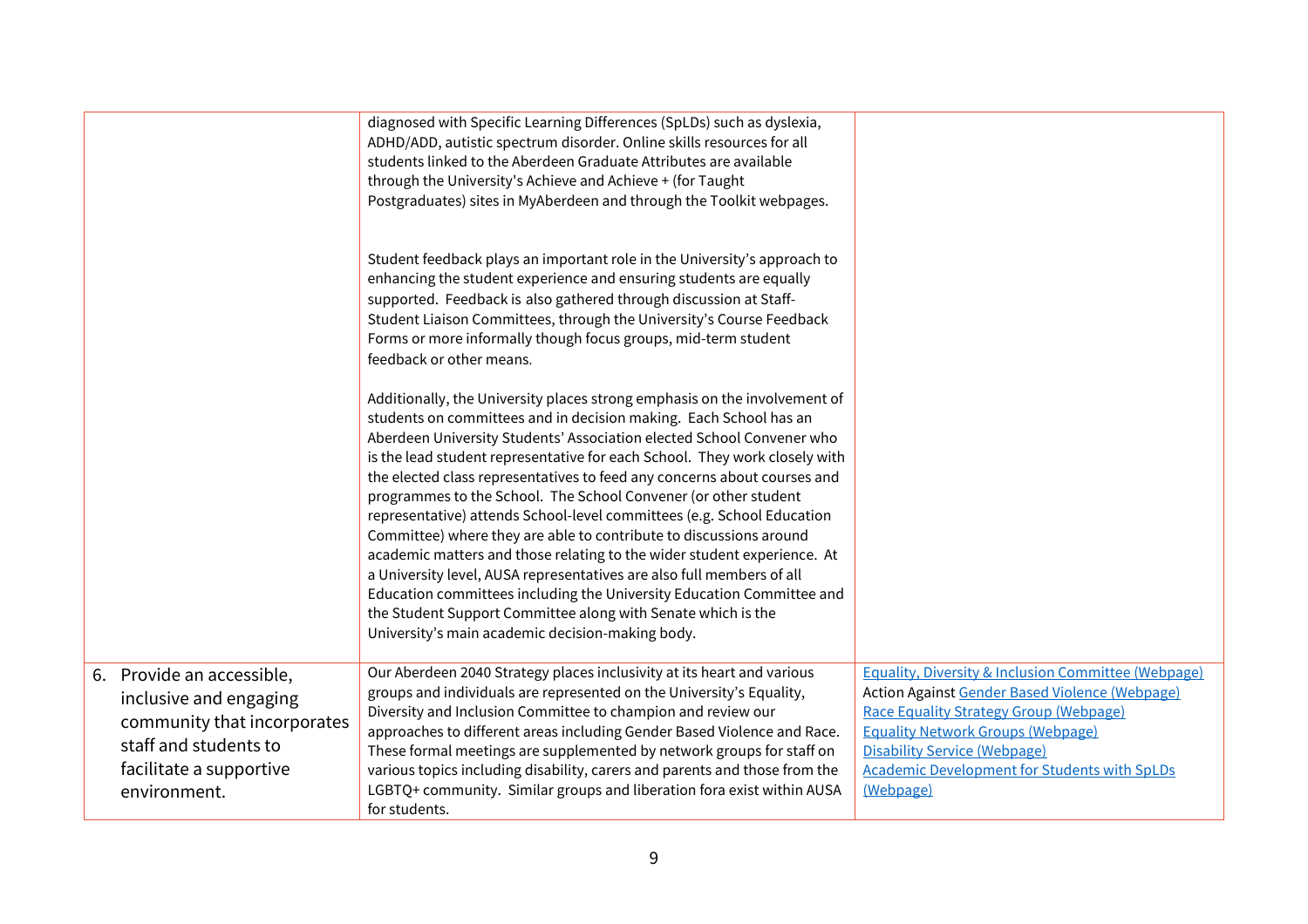Providing students with a sense of belonging and supportive community aids retention and creates an open environment, where students can confidently seek help. Without this, students may not feel comfortable to engage with support services. An effective community can also enable students to assist each other, not only to provide support, but further develop and embed their own graduate attributes and outcomes.

Students are encouraged to be open and share details of their support needs before arriving with us (especially those with disabilities) so that our team can implement a suitable range of adjustments to maximise their opportunities to thrive. We have staff dedicated to supporting learning for students with specific learning differences; facilitating access to assistive technology; and in the routine mentoring of those with long term mental health conditions.

The Centre for Academic Development (CAD), working with the Disabled Students Forum and the Dean for Student Support has facilitated discussion panel sessions to encourage the sharing of views and practice involving staff and students. Discussion Panels, aimed at a staff audience, have also included student representation.

CAD provides a range of workshops and accredited programmes which include and reflect inclusive practice in the course design process. Workshops which support accessibility (including captioning) are regularly available. Online resources which provide staff with guidance on inclusivity and accessibility when designing and delivering courses are available.

In achieving our inclusive goals, the Aberdeen University Students' Association (AUSA) has significant input into the work of the University, and students sit on most formal Senate and Court Committees as well as informal review/working groups. This student representation and engagement ensures transparency, while engaging students on the matters that concern them most. The University is therefore able to work collaboratively with students to review and improve services and processes.

As part of this close partnership working, agreed annual shared priorities between the University and AUSA are documented in the Student Partnership Agreement. These priorities are informed by and support both University and AUSA strategies with the overarching goal of enhancing the student experience.

[Inclusivity and Accessibility in Education Framework](https://www.abdn.ac.uk/staffnet/teaching/inclusivity-and-accessibility-in-education-framework.php)  [\(Webpage\)](https://www.abdn.ac.uk/staffnet/teaching/inclusivity-and-accessibility-in-education-framework.php)

[Inclusivity and Accessibility Events \(Webpage\)](https://www.abdn.ac.uk/staffnet/teaching/events-14140.php) [Tools and Resources to Support Accessibility](https://www.abdn.ac.uk/staffnet/teaching/tools-and-resources-14108.php)  [\(Webpage\)](https://www.abdn.ac.uk/staffnet/teaching/tools-and-resources-14108.php)

[Student Partnership Agreement \(Document\)](https://www.abdn.ac.uk/students/documents/SPA%202021%2022.pdf)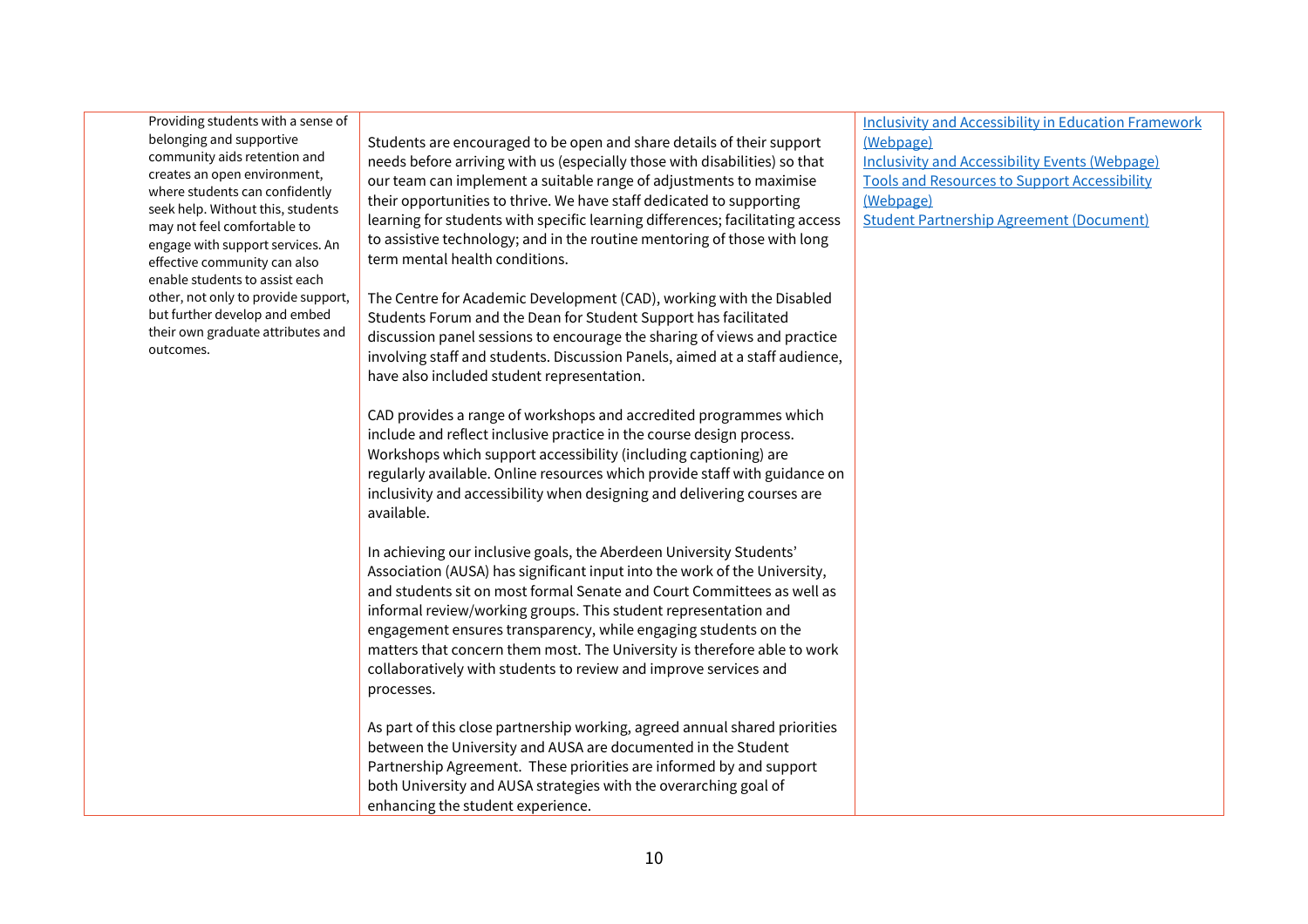| Enable students to take<br>7.                                        | The University provides a wide range of opportunities to enable students          | <b>Graduate Attributes and ACHIEVE (Webpage)</b>            |
|----------------------------------------------------------------------|-----------------------------------------------------------------------------------|-------------------------------------------------------------|
| responsibility for their own                                         | to develop skills to support their academic, personal and professional            | <b>Careers &amp; Employability Service (Webpage)</b>        |
| learning and become                                                  | progression. These include:                                                       | <b>Your Employability (Webpage)</b>                         |
|                                                                      | Prescribed Online Professional Skills course for all incoming                     | <b>Student Advice &amp; Support Office (Webpage)</b>        |
| resilient individuals,                                               | Undergraduate and Taught Postgraduate students                                    | <b>Disability Services (Webpage)</b>                        |
| equipped for a rewarding                                             | Aberdeen Graduate Attributes and ACHIEVE<br>$\bullet$                             | <b>Student Learning Service (Webpage)</b>                   |
| career.                                                              | The Careers and Employability Service; for example (i) co-curricular<br>$\bullet$ | <b>Scholarships and Student Funding (Webpage)</b>           |
| Students are supported while                                         | opportunities (including the STAR award, volunteering opportunities,              | <b>AUSA</b> (Webpage)                                       |
| participating in experiences                                         | career mentoring, study abroad and enterprise & entrepreneurship);                | <b>Resilient Learning Communities Enhancement Theme</b>     |
| relating to professional                                             | (ii) degree subject specialist careers provision (delivered one-to-one            | (Webpage)                                                   |
| development, without barriers                                        | and in curriculum); (iii) employer engagement opportunities to                    | Learning & Teaching Enhancement Projects 2020/21            |
| resulting from location of study,<br>protected characteristics,      | inspire and inform career choices (including internships, fairs,                  | (Webpage)                                                   |
| financial or time constraints (for                                   | workshops and presentations)                                                      | <b>Learning &amp; Teaching Enhancement Projects 2021/22</b> |
| example, those who are at work or                                    | Student Advice & Support Office (including Disability Provision)<br>$\bullet$     | (Webpage)                                                   |
| carers). Inclusive course design                                     | The Student Learning Service, which provides academic skills<br>$\bullet$         |                                                             |
| contains embedded and                                                | support and support to students with Specific Learning Differences                |                                                             |
| contextualised learning outcomes                                     | Scholarships and Student Funding<br>$\bullet$                                     |                                                             |
| relating to academic and                                             | The Aberdeen University Students' Association, including<br>$\bullet$             |                                                             |
| professional skills development.                                     | opportunities for students to 'get involved'                                      |                                                             |
| However, some groups of students<br>are likely to require additional | Small projects are funded through the University's Learning &<br>$\bullet$        |                                                             |
| targeted or specialist support                                       | Teaching Enhancement Programme, part of the QAA Scotland                          |                                                             |
| interventions.                                                       | Enhancement Themes. Projects include the development of courses                   |                                                             |
|                                                                      | and resources to encourage student resilience.                                    |                                                             |
|                                                                      |                                                                                   |                                                             |
|                                                                      | As part of a Resilient Learning Communities project, a Resilience                 |                                                             |
|                                                                      | Employability Toolkit for students has been developed. The toolkit,               |                                                             |
|                                                                      | comprising videos and interactive mini courses, builds awareness of the           |                                                             |
|                                                                      | importance of resilience for employability and provides opportunities to          |                                                             |
|                                                                      | develop resilience and confidence in articulating resilience to employers.        |                                                             |
| 8. Clearly communicate course                                        | The University communicates the Graduate Attributes, including Achieve            | <b>Graduate Attributes and ACHIEVE (Webpage)</b>            |
| outcomes and graduate                                                | and Achieve Plus, to students through a variety of mechanisms. These              | <b>Careers &amp; Employability Service (Webpage)</b>        |
| attributes to all current and                                        | mechanisms include via the Virtual Learning Environment, MyAberdeen,              | <b>Your Employability (Webpage)</b>                         |
| prospective students, staff                                          | on the University website, and through various social media channels.             | <b>Course Catalogue (Webpage)</b>                           |
|                                                                      | The prescribed Online Professional Skills course for all incoming                 |                                                             |
| and associated                                                       | Undergraduate and Taught Postgraduate students includes interactive               |                                                             |
| organisations.                                                       | and engaging activities to develop students' understanding of the                 |                                                             |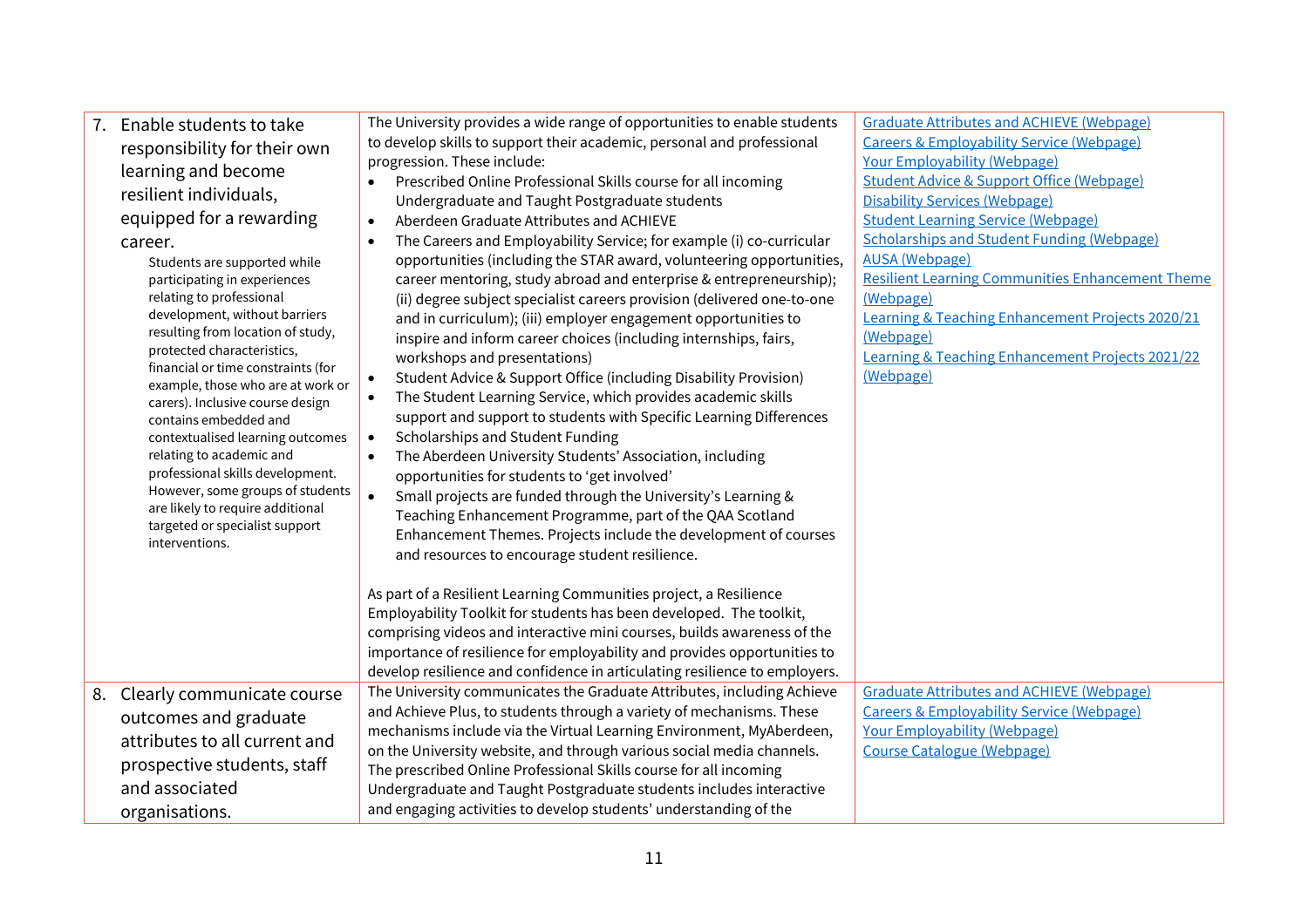| Course outcomes are tailored to<br>disciplines through the process of<br>development (see also Course<br>Design and Development and<br>Learning and Teaching Themes).<br>Staff and students across a<br>provider need to understand how<br>these outcomes are identified,<br>assessed and reviewed to enable<br>them to achieve their desired and<br>required outcomes. Graduate<br>attributes should be clear and<br>specific, and communicated to<br>students, staff and the public. The<br>communication of attributes<br>should enable students to<br>understand how they can achieve<br>and articulate them in a wider<br>context. The attainment of<br>specified attributes should not be<br>dependent on the location, mode<br>or level of study, or the presence<br>or absence of any specific student | Aberdeen Graduate Attributes, how they relate to their University<br>experience and how they can plan and action their own development of<br>attributes throughout their studies. The Graduate Attributes are currently<br>being reviewed by our Aberdeen 2040 Graduate Attributes and Skills Task<br>& Finish Group to ensure they remain fit for purpose and take account of<br>the University's commitments to sustainability, interdisciplinarity,<br>inclusivity and international as set out in Aberdeen 2040. The review will<br>also include a focus on anti-racism.<br>The Careers & Employability Service actively promotes the Graduate<br>Attributes to students. The Aberdeen Graduate Attributes inform the<br>learning outcome design underpinning all co-curricular programmes and<br>initiatives. Co-curricular programme assessments include space for<br>students to reflect on their graduate attribute development.<br>Learning outcomes and relevant graduate attributes are associated with<br>every assessment to ensure that learning is focused and relevant to the<br>course. These are detailed to students in course handbooks or the course<br>area in the Virtual Learning Environment. |                                                                                                                                                                                                                                                                                                             |
|----------------------------------------------------------------------------------------------------------------------------------------------------------------------------------------------------------------------------------------------------------------------------------------------------------------------------------------------------------------------------------------------------------------------------------------------------------------------------------------------------------------------------------------------------------------------------------------------------------------------------------------------------------------------------------------------------------------------------------------------------------------------------------------------------------------|------------------------------------------------------------------------------------------------------------------------------------------------------------------------------------------------------------------------------------------------------------------------------------------------------------------------------------------------------------------------------------------------------------------------------------------------------------------------------------------------------------------------------------------------------------------------------------------------------------------------------------------------------------------------------------------------------------------------------------------------------------------------------------------------------------------------------------------------------------------------------------------------------------------------------------------------------------------------------------------------------------------------------------------------------------------------------------------------------------------------------------------------------------------------------------------------------------------------|-------------------------------------------------------------------------------------------------------------------------------------------------------------------------------------------------------------------------------------------------------------------------------------------------------------|
| characteristic.<br>9. Actively seek the feedback<br>and engagement of students<br>and staff to ensure<br>continuous improvement of<br>the learning environment.<br>Feedback from students and staff<br>informs the continuous<br>improvement of the effectiveness<br>of arrangements to promote<br>student achievement. Collective<br>and individual student feedback<br>may be gathered in a variety of<br>ways, depending on the context of<br>the individual provider (see also                                                                                                                                                                                                                                                                                                                             | Students are actively engaged with many routes for providing feedback to<br>ensure continuous improvement within the academic and learning<br>environments. As part of the course review process, students complete<br>Course Feedback Forms for each individual course in their studies, as well<br>as engaging in fora such as the Staff-Student Liaison Committees. In<br>engagement with quality processes, each programme elects a class<br>representative who engages with the School, mainly via the Student-Staff<br>Liaison Committees, to ensure the best possible student and academic<br>experience. The role of the elected Aberdeen University Students'<br>Association (AUSA) School Convenors are also important in achieving this.<br>Support and training for student representatives is provided by Students<br>Partnership in Quality Scotland (spargs), working in conjunction with<br>AUSA.                                                                                                                                                                                                                                                                                                      | <b>Course Evaluations (Webpage)</b><br><b>Class Representatives (Webpage)</b><br><b>Feedback Webpages (Webpage)</b><br><b>Internal Teaching Review (Webpage)</b><br><b>Appeals and Complaints (Webpage) (Students)</b><br>Aberdeen Student Experience Survey (Webpage)<br>NSS (Webpage)<br>Spargs (Webpage) |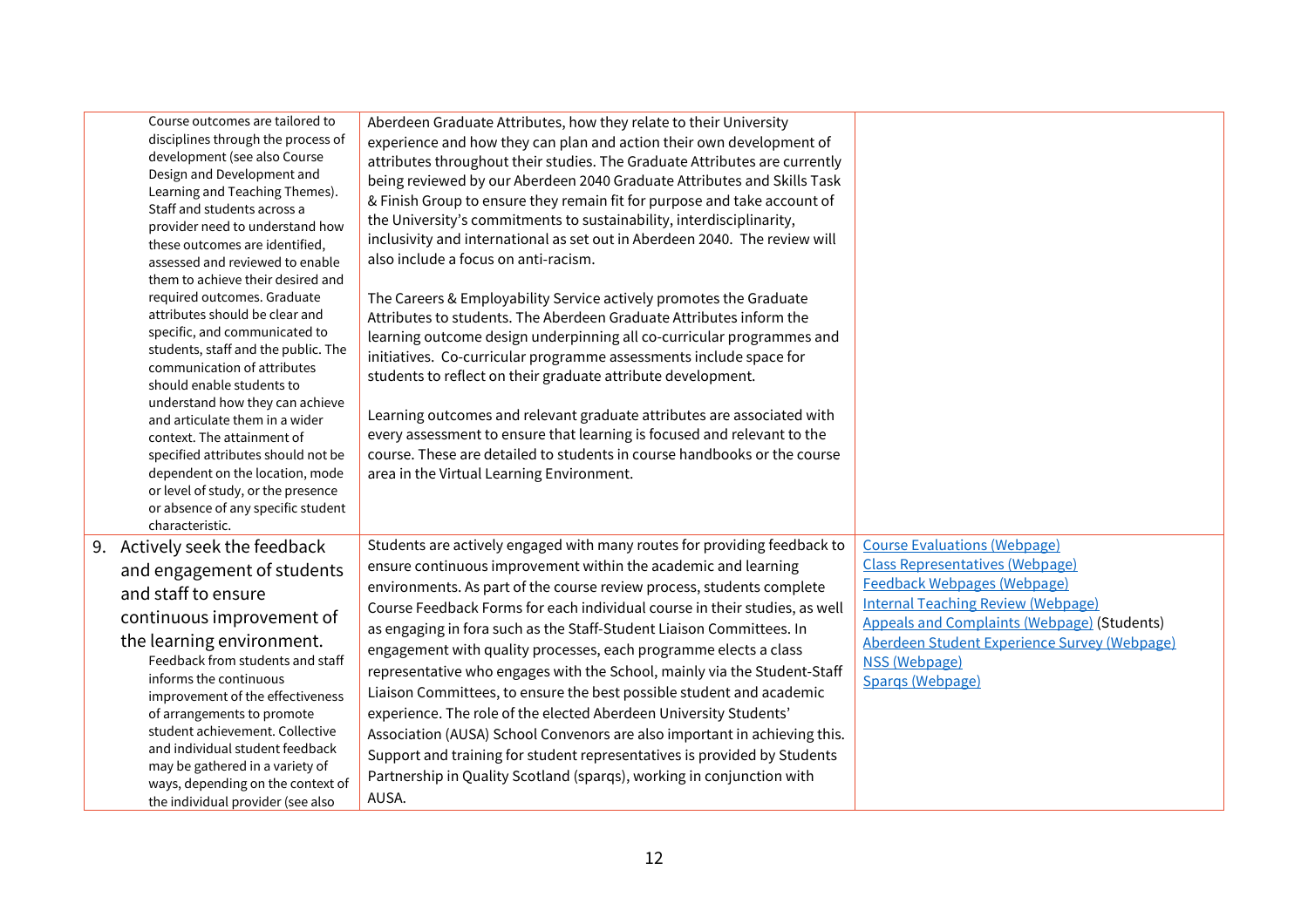Student Engagement Theme). Providers are encouraged to use a range of informal and formal methods. Academic and support staff play a key role in enabling student achievement and providers are encouraged to involve them in the continuous review of support arrangements to enhance the learning environment.

Students are included as full members on all Education committees, including the University Senate ensuring that student input and consultation in all Education-related decision making. Student feedback is pivotal to the success of education provision.

The University runs an Aberdeen Student Experience Survey to seek feedback to help inform enhancement and improvement of services across the University, including education provision. Additionally, the *You Shape UoA* Initiative gives students the opportunity to raise any concerns or provide feedback that is not necessarily related to the academic environment.

The National Student Survey (NSS) Steering Group, reporting to the Student Support Committee, ensures institutional oversight and action on the NSS survey results. The creation of a University Action Plan and School Action Plans are central to this work to ensure that student feedback is taken on board and actioned.

Through our Internal Teaching Review, students are able to engage actively in the review of the provision in their School and provide meaningful contributions to the pedagogic action plan for the following few years. Student feedback is valued in these fora as they often give a different and interesting perspectives.

Student appeals and complaints are often a way of expressing feedback on a particular issue that has arisen over the course of their studies. This could be academic or non-academic related. The University takes these very seriously and uses them as an enhancement measure to ensure services are continually improving. Reports on student complaints are considered by bi-annually by the Senior Management Team while the University Education Committee are responsible for monitoring academic appeals.

The Centre for Academic Development (CAD) regularly employs student interns to gather student feedback which informs further enhancements